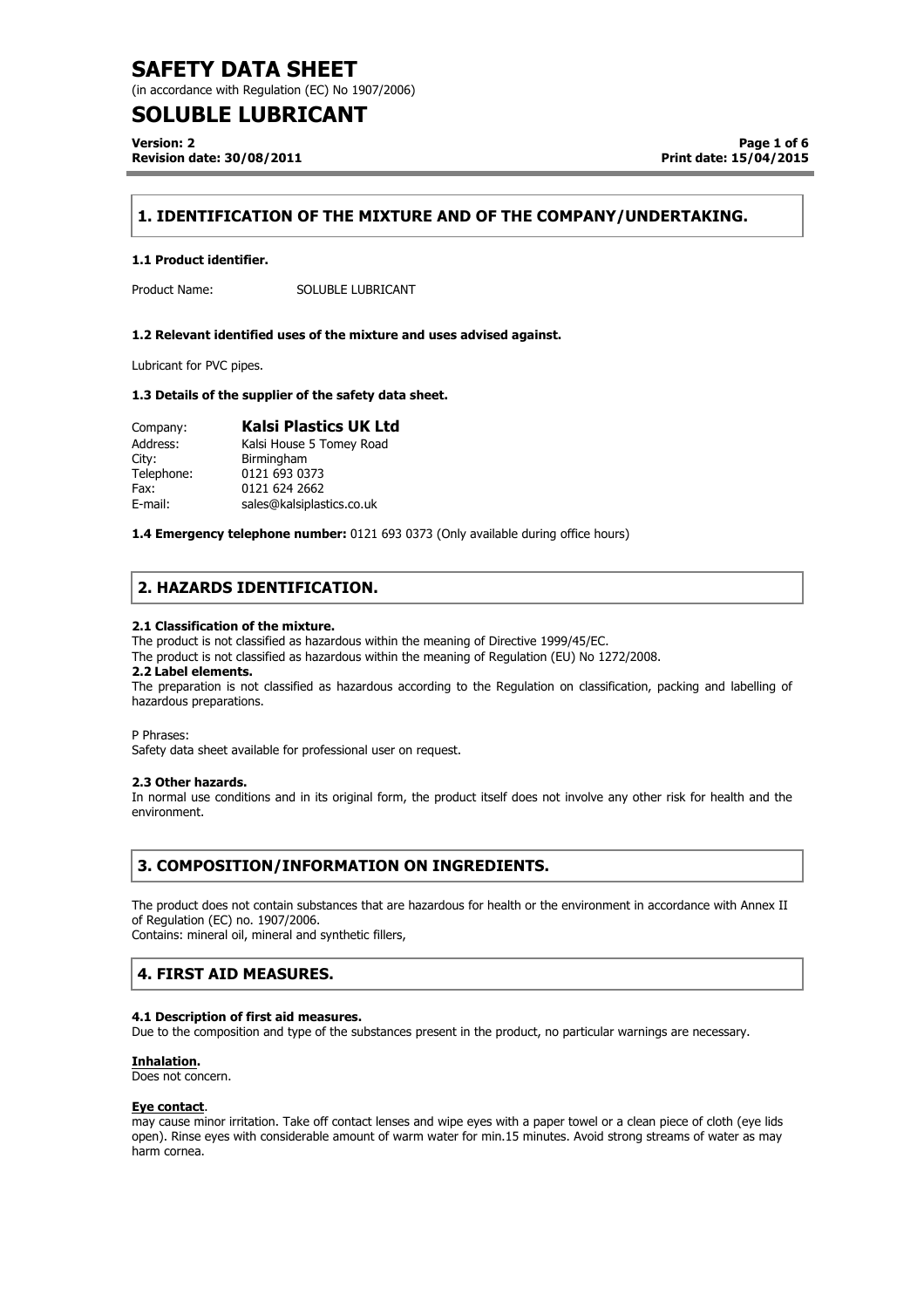(in accordance with Regulation (EC) No 1907/2006)

## **SOLUBLE LUBRICANT**

**Version: 2**

**Revision date: 30/08/2011**

**Page 2 of 6 Print date: 15/04/2015**

#### **Skin contact.**

neutral unless hot. Take of clothes and wash with warm water and soap.

#### **Ingestion.**

If accidentally ingested, seek immediate medical attention. Keep calm. **NEVER** induce vomiting.

#### **4.2 Most important symptoms and effects, both acute and delayed.**

No known acute or delayed effects from exposure to the product.

#### **4.3 Indication of any immediate medical attention and special treatment needed.**

In case of doubt or when symptoms of feeling unwell persist, get medical attention. Never administer anything orally to persons who are unconscious.

### **5. FIREFIGHTING MEASURES.**

#### **5.1 Extinguishing media.**

#### **Recommended extinguishing methods.**

Extinguisher powder or CO<sub>2</sub>. In case of more serious fires, also alcohol-resistant foam and water spray. Do not use a direct stream of water to extinguish.

### **5.2 Special hazards arising from the mixture.**

#### **Special risks.**

Fire can cause thick, black smoke. As a result of thermal decomposition, dangerous products can form: carbon monoxide, carbon dioxide. Exposure to combustion or decomposition products can be harmful to your health.

#### **5.3 Advice for firefighters.**

Use water to cool tanks, cisterns, or containers close to the heat source or fire. Take wind direction into account. Prevent the products used to fight the fire from going into drains, sewers, or waterways.

#### **Fire protection equipment.**

According to the size of the fire, it may be necessary to use protective suits against the heat, individual breathing equipment, gloves, protective goggles or facemasks, and gloves.

## **6. ACCIDENTAL RELEASE MEASURES.**

#### **6.1 Personal precautions, protective equipment and emergency procedures.**

For exposure control and individual protection measures, see section 8.

#### **6.2 Environmental precautions.**

Product not classified as hazardous for the environment, avoid spillage as much as possible.

#### **6.3 Methods and material for containment and cleaning up.**

Pick up the spill with non-combustible absorbent materials (soil, sand, vermiculite, diatomite, etc.). Pour the product and the absorbent in an appropriate container. The contaminated area should be immediately cleaned with an appropriate de-contaminator. Pour the decontaminator on the remains in an opened container and let it act various days until no further reaction is produced.

#### **6.4 Reference to other sections.**

For exposure control and individual protection measures, see section 8. For later elimination of waste, follow the recommendations under section 13.

## **7. HANDLING AND STORAGE.**

#### **7.1 Precautions for safe handling.**

The product does not require special handling measures, the following general measures are recommended: For personal protection, see section 8. Never use pressure to empty the containers. They are not pressure-resistant containers.

In the application area, smoking, eating, and drinking must be prohibited. Follow legislation on occupational health and safety.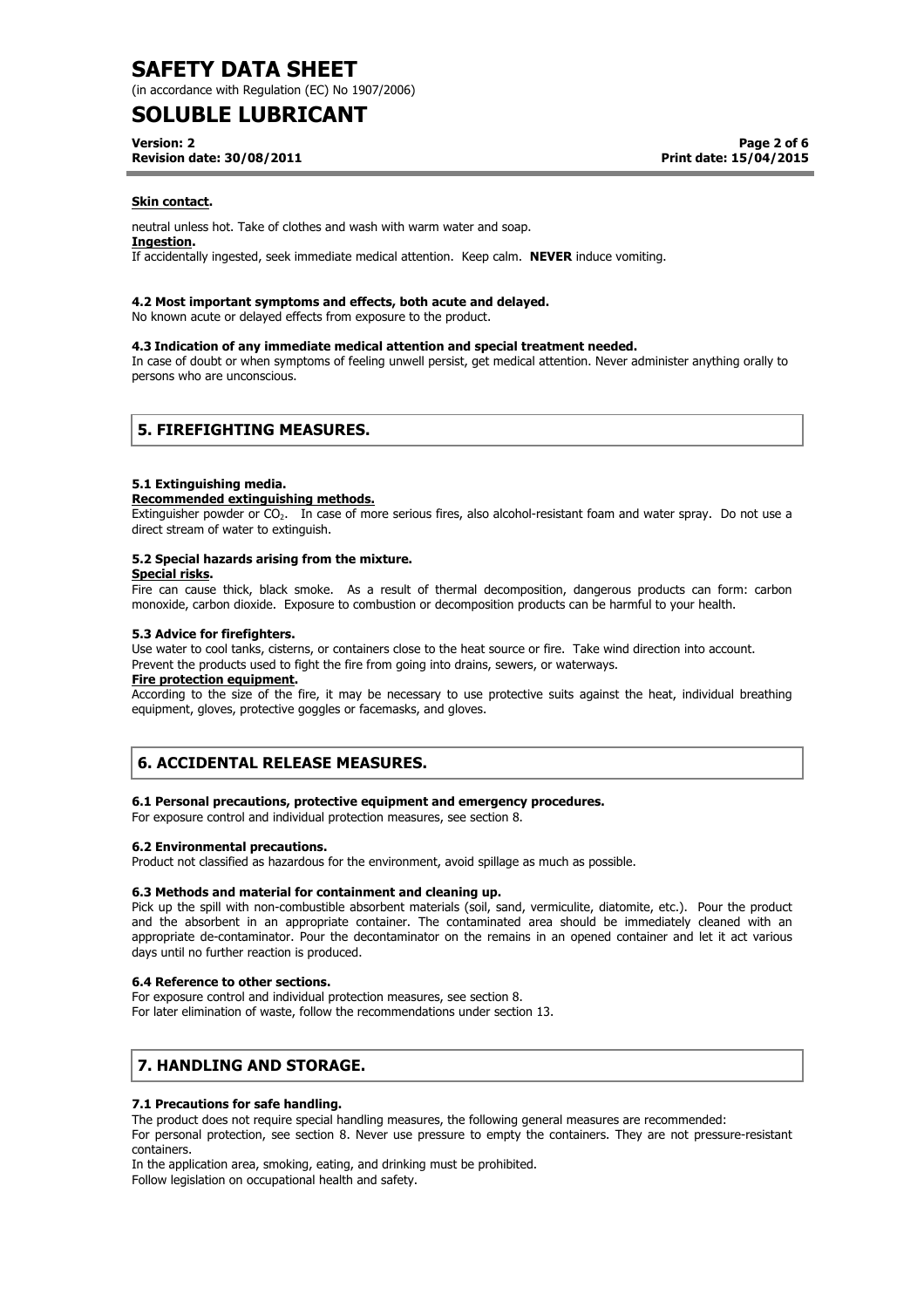(in accordance with Regulation (EC) No 1907/2006)

## **SOLUBLE LUBRICANT**

**Version: 2 Revision date: 30/08/2011**

**Page 3 of 6 Print date: 15/04/2015**

Keep the product in containers made of a material identical to the original.

#### **7.2 Conditions for safe storage, including any incompatibilities.**

The product does not require special storage measures. As general storage measures, sources of heat, radiation, electricity and contact with food should be avoided. Keep away from oxidising agents and from highly acidic or alkaline materials. Store the containers between 5 and 35° C, in a dry and well-ventilated place. Store according to local legislation. Observe indications on the label.

#### **7.3 Specific end use(s).**

Lubricant for PVC pipes .

## **8. EXPOSURE CONTROLS/PERSONAL PROTECTION.**

#### **8.1 Control parameters.**

The product does NOT contain substances with Professional Exposure Environmental Limit Values.

#### **8.2 Exposure controls.**

#### **Measures of a technical nature:**

Provide adequate ventilation, which can be achieved by using good local exhaust-ventilation and a good general exhaust system.

#### **Breathing protection:**

If the recommended technical measures are observed, no individual protection equipment is necessary.

#### **Hand protection:**

PPE: Protective gloves. Characteristics: «CE» marking, category II. CEN standards: EN 374-1, En 374-2, EN 374-3, EN 420



Maintenance: Keep in a dry place, away from any sources of heat, and avoid exposure to sunlight as much as possible. Do not make any changes to the gloves that may alter their resistance, or apply paints, solvents or adhesives. Observations: Gloves should be of the appropriate size and fit the user's hand well, not being too loose or too tight. Always use with clean, dry hands.

Protective creams can help to protect exposed areas of the skin. These creams must **NEVER** be applied once exposure has occurred.

#### **Eye protection:**

PPE: Face shield. Characteristics: «CE» marking, category II. Face and eye protector against splashing liquid. CEN standards: EN 165, EN 166, EN 167, EN 168



Maintenance: Visibility through lenses should be ideal. Therefore, these parts should be cleaned daily. Protectors should be disinfected periodically following the manufacturer's instructions. Make sure that mobile parts move smoothly. Observations: Face shields should offer a field of vision with a dimension in the central line of, at least, 150 mm vertically once attached to the frame.

#### **Skin protection:**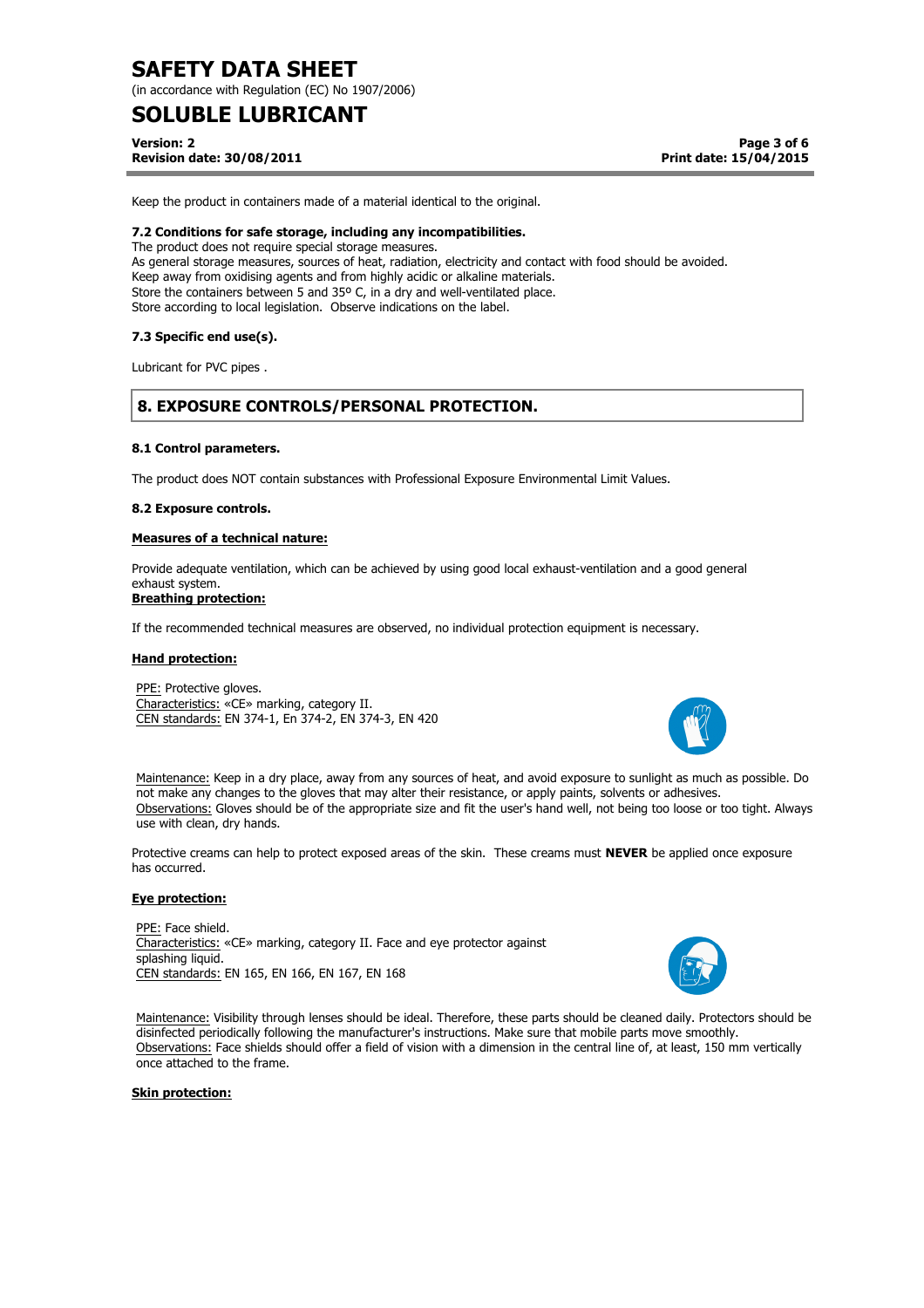(in accordance with Regulation (EC) No 1907/2006)

## **SOLUBLE LUBRICANT**

**Version: 2 Revision date: 30/08/2011**

**Page 4 of 6 Print date: 15/04/2015**

PPE: Protective clothing. Characteristics: «CE» marking, category II. Protective clothing should not be too tight or loose in order not to obstruct the user's movements. CEN standards: EN 340

Maintenance: In order to guarantee uniform protection, follow the washing and maintenance instructions provided by the manufacturer.

Observations: The protective clothing should offer a level of comfort in line with the level of protection provided in terms of the hazard against which it protects, bearing in mind environmental conditions, the user's level of activity and the expected time of use.

PPE: Work footwear. Characteristics: «CE» marking, category II. CEN standards: EN ISO 13287, EN 20347

Maintenance: This product adapts to the first user's foot shape. That is why, as well as for hygienic reasons, it should not be used by other people.

Observations: Work footwear for professional use includes protection elements aimed at protecting users against any injury resulting from an accident

## **9. PHYSICAL AND CHEMICAL PROPERTIES.**

#### **9.1 Information on basic physical and chemical properties.**

Appearance: Paste PH: 9 Initial boiling temperature: 100 - 250<sup>°</sup>C Ignition temperature: above 250°C Vapour pressure: 23 mbar 20<sup>o</sup>C Relative density:1,3 g/cm3 Viscosity: thixotropic Solubility: In water N.A./N.A.= Not Available/Not Applicable due to the nature of the product

#### **9.2. Other information.**

## **10. STABILITY AND REACTIVITY.**

#### **10.1 Reactivity.**

The product does not present hazards by their reactivity.

#### **10.2 Chemical stability.**

Stable under the recommended handling and storage conditions (see section 7).

#### **10.3 Possibility of hazardous reactions.**

The product does not present possibility of hazardous reactions.

#### **10.4 Conditions to avoid.**

Avoid temperatures near or above the flash point. Do not heat closed containers.

#### **10.5 Incompatible materials.**

Keep away from oxidising agents and from highly alkaline or acidic materials in order to prevent exothermic reactions.

#### **10.6 Hazardous decomposition products.**

In case of fire, dangerous decomposition products can be generated, such as carbon monoxide and dioxide and nitrogen fumes and oxides.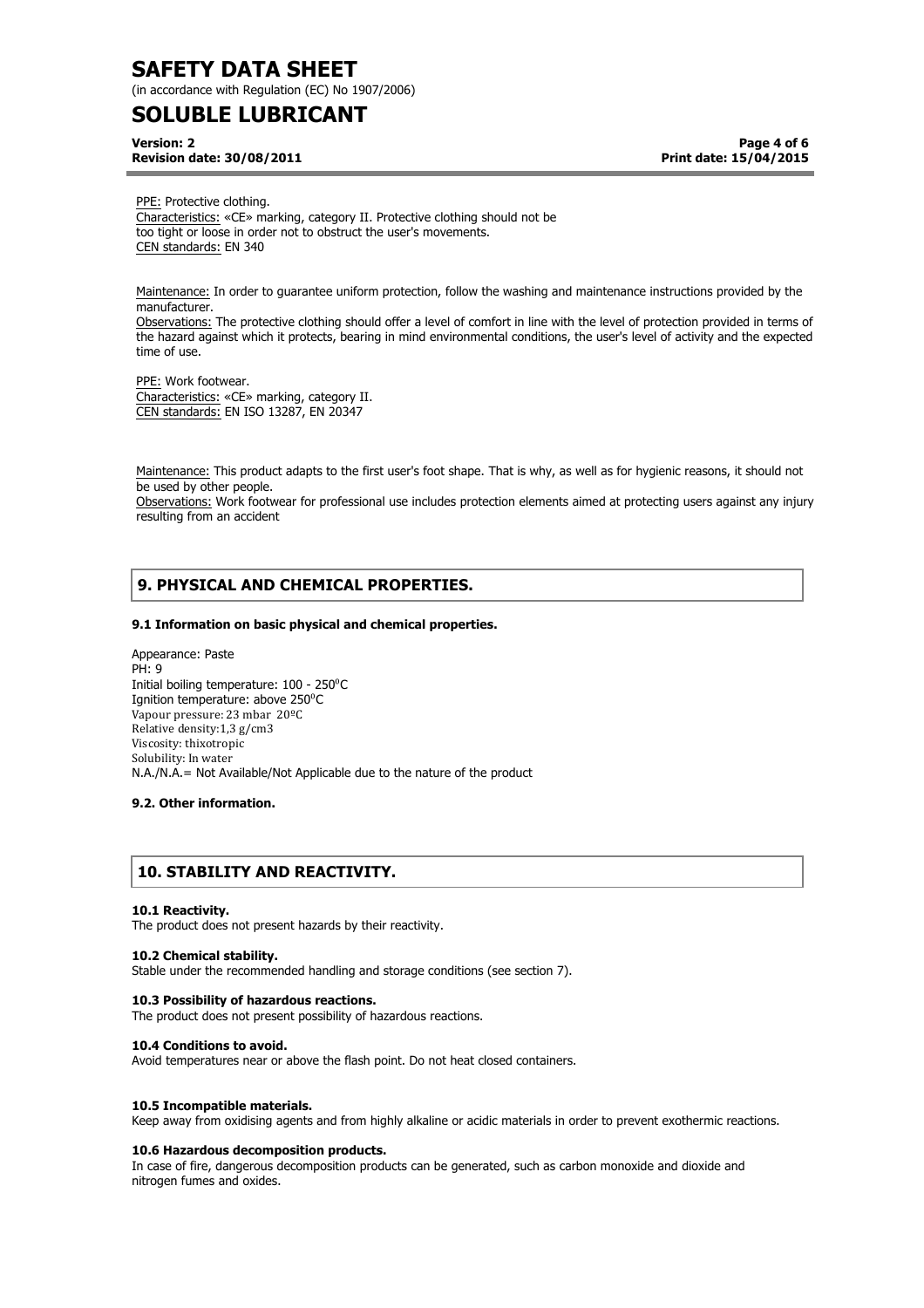(in accordance with Regulation (EC) No 1907/2006)

## **SOLUBLE LUBRICANT**

**Version: 2 Revision date: 30/08/2011**

## **11. TOXICOLOGICAL INFORMATION.**

#### **11.1 Information on toxicological effects.**

There are no tested data available on the product.

Repeated or prolonged contact with the product can cause the elimination of oil from the skin, giving rise to non-allergic contact dermatitis and absorption of the product through the skin.

Splatters in the eyes can cause irritation and irreversible damage.

No information is available regarding the toxicity of the substances present.

## **12. ECOLOGICAL INFORMATION.**

#### **12.1 Toxicity.**

No information is available regarding the ecotoxicity of the substances present.

#### **12.2 Persistence and degradability.**

No information is available about persistence and degradability of the product.

#### **12.3 Bioaccumulative potencial.**

No information is available regarding the bioaccumulation of the substances present.

#### **12.4 Mobility in soil.**

No information is available about the mobility in soil. The product must not be allowed to go into sewers or waterways. Prevent penetration into the ground.

#### **12.5 Results of PBT and vPvB assessment.**

No information is available about the results of PBT and vPvB assessment of the product.

#### **12.6 Other adverse effects.**

No information is available about other adverse effects for the environment.

## **13. DISPOSAL CONSIDERATIONS.**

#### **13.1 Waste treatment methods.**

Do not dump into sewers or waterways. Waste and empty containers must be handled and eliminated according to current, local/national legislation.

Follow the provisions of Directive 91/689/EEC regarding waste management.

## **14. TRANSPORT INFORMATION.**

Transportation is not dangerous. In case of road accident causing the product's spillage, proceed in accordance with point 6.

## **15. REGULATORY INFORMATION.**

#### **15.1 Safety, health and environmental regulations/legislation specific for the mixture.**

The product is not affected by the Regulation (EC) No 2037/2000 of the european parliament and of the council, of 29 June 2000 on substances that deplete the ozone layer.

#### **15.2 Chemical safety assessment.**

There has been no evaluation a chemical safety assessment of the product.

## **16. OTHER INFORMATION.**